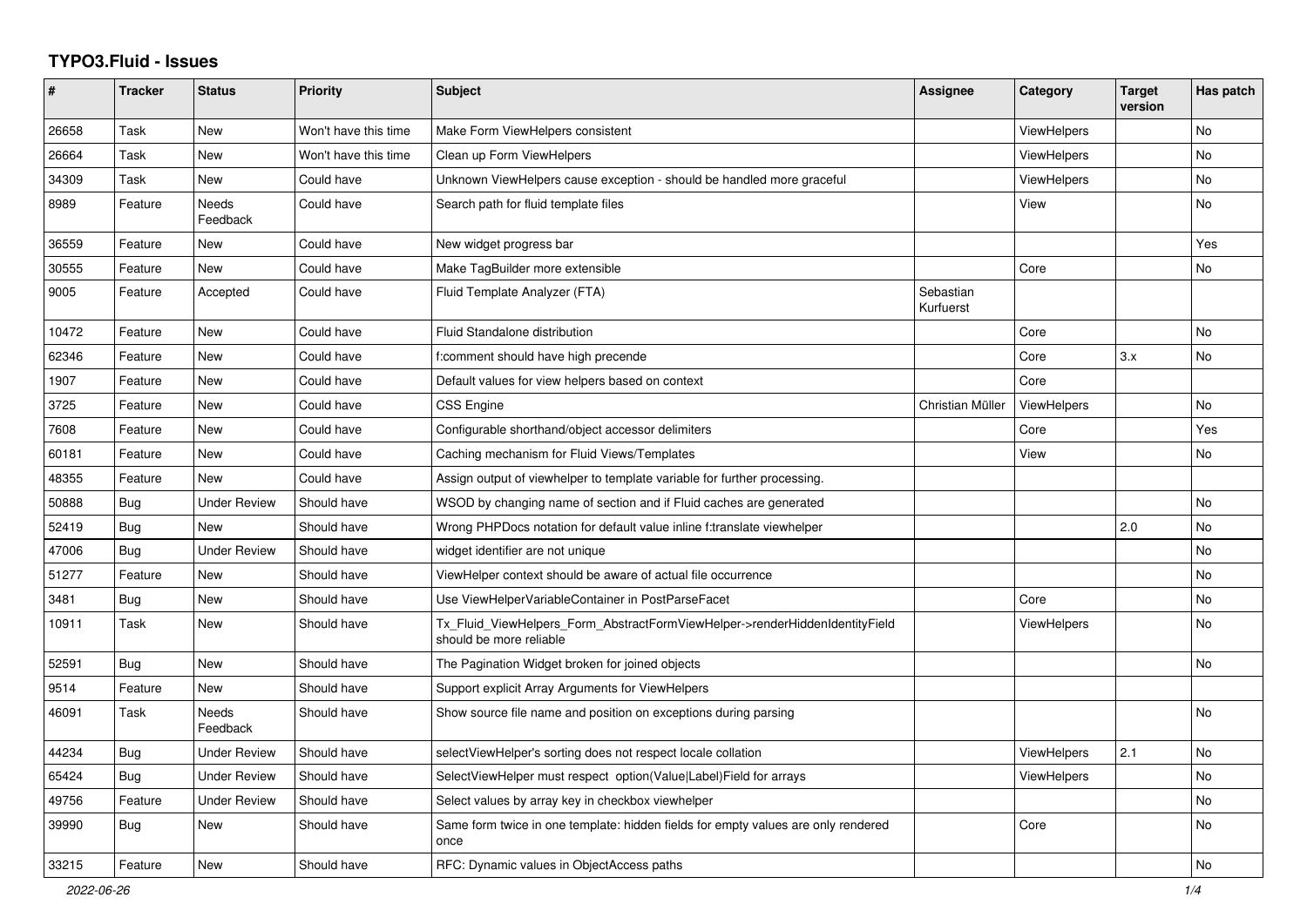| #     | <b>Tracker</b> | <b>Status</b>       | <b>Priority</b> | Subject                                                                                       | <b>Assignee</b>             | Category    | <b>Target</b><br>version | Has patch |
|-------|----------------|---------------------|-----------------|-----------------------------------------------------------------------------------------------|-----------------------------|-------------|--------------------------|-----------|
| 54195 | Task           | New                 | Should have     | Rename and move FormViewHelper's errorClass value, currently 'f3-form-error'                  | Adrian Föder                | ViewHelpers |                          | No        |
| 43072 | Task           | New                 | Should have     | Remove TOKENS for adding templates fallback in Backporter                                     |                             | View        |                          | No        |
| 43071 | Task           | New                 | Should have     | Remove TOKENS for adding fallback teplates in B                                               |                             |             |                          | No        |
| 42743 | Task           | New                 | Should have     | Remove inline style for hidden form fields                                                    |                             |             |                          | No        |
| 39936 | Feature        | New                 | Should have     | registerTagAttribute should handle default values                                             |                             | ViewHelpers |                          | No        |
| 34682 | Bug            | Under Review        | Should have     | Radio Button missing checked on validation error                                              |                             | ViewHelpers |                          | No        |
| 36655 | Bug            | New                 | Should have     | <b>Pagination Links</b>                                                                       |                             | Widgets     |                          | No        |
| 53806 | Bug            | <b>Under Review</b> | Should have     | Paginate widget maximumNumberOfLinks rendering wrong number of links                          | <b>Bastian</b><br>Waidelich | Widgets     |                          | No        |
| 60271 | Feature        | New                 | Should have     | Paginate viewhelper, should also support arrays                                               |                             |             |                          | No        |
| 5933  | Feature        | Accepted            | Should have     | Optional section rendering                                                                    | Sebastian<br>Kurfuerst      | ViewHelpers |                          | No        |
| 42397 | Feature        | New                 | Should have     | Missing viewhelper for general links                                                          |                             |             |                          | No        |
| 40998 | Bug            | <b>Under Review</b> | Should have     | Missing parent request namespaces in form field name prefix                                   | Sebastian<br>Kurfuerst      | ViewHelpers | 1.1.1                    | No        |
| 28549 | Bug            | New                 | Should have     | make widgets cacheable, i.e. not implement childnodeaccess interface                          |                             |             |                          | No        |
| 33394 | Feature        | Needs<br>Feedback   | Should have     | Logical expression parser for BooleanNode                                                     | <b>Tobias Liebig</b>        | Core        |                          | No        |
| 8491  | Task           | Needs<br>Feedback   | Should have     | link.action and uri.action differ in absolute argument                                        | Karsten<br>Dambekalns       | ViewHelpers |                          | No        |
| 37095 | Feature        | New                 | Should have     | It should be possible to set a different template on a Fluid TemplateView inside an<br>action | Christopher<br>Hlubek       |             |                          | No        |
| 55008 | Bug            | <b>Under Review</b> | Should have     | Interceptors should be used in Partials                                                       | Christian Müller            |             |                          | No        |
| 56237 | Task           | New                 | Should have     | in-line (Condition) View Helpers should not evaluate on parsing                               |                             |             |                          | No        |
| 28553 | Bug            | <b>New</b>          | Should have     | improve XHProf test setup                                                                     |                             |             |                          | No        |
| 4704  | Feature        | New                 | Should have     | Improve parsing exception messages                                                            |                             | Core        |                          |           |
| 32035 | Task           | New                 | Should have     | Improve fluid error messages                                                                  |                             | Core        |                          | Yes       |
| 45394 | Task           | New                 | Should have     | Forwardport Unit test for standalone view                                                     |                             | View        |                          | No        |
| 58862 | Bug            | Needs<br>Feedback   | Should have     | FormViewHelper doesn't accept NULL as value for \$arguments                                   | Bastian<br>Waidelich        | ViewHelpers |                          | Yes       |
| 47669 | Task           | New                 | Should have     | FormViewHelper does not define the default request method                                     |                             |             |                          | No        |
| 58983 | <b>Bug</b>     | New                 | Should have     | format.date does not respect linebreaks and throws exception                                  |                             |             |                          | No        |
| 8648  | Bug            | New                 | Should have     | format.crop ViewHelper should support all features of the crop stdWrap function               |                             | ViewHelpers |                          | No        |
| 37619 | Bug            | New                 | Should have     | Fatal Error when using variable in name attribute of Section ViewHelper                       |                             | ViewHelpers |                          | No        |
| 31955 | Feature        | New                 | Should have     | f:uri.widget                                                                                  |                             | Widgets     |                          | No        |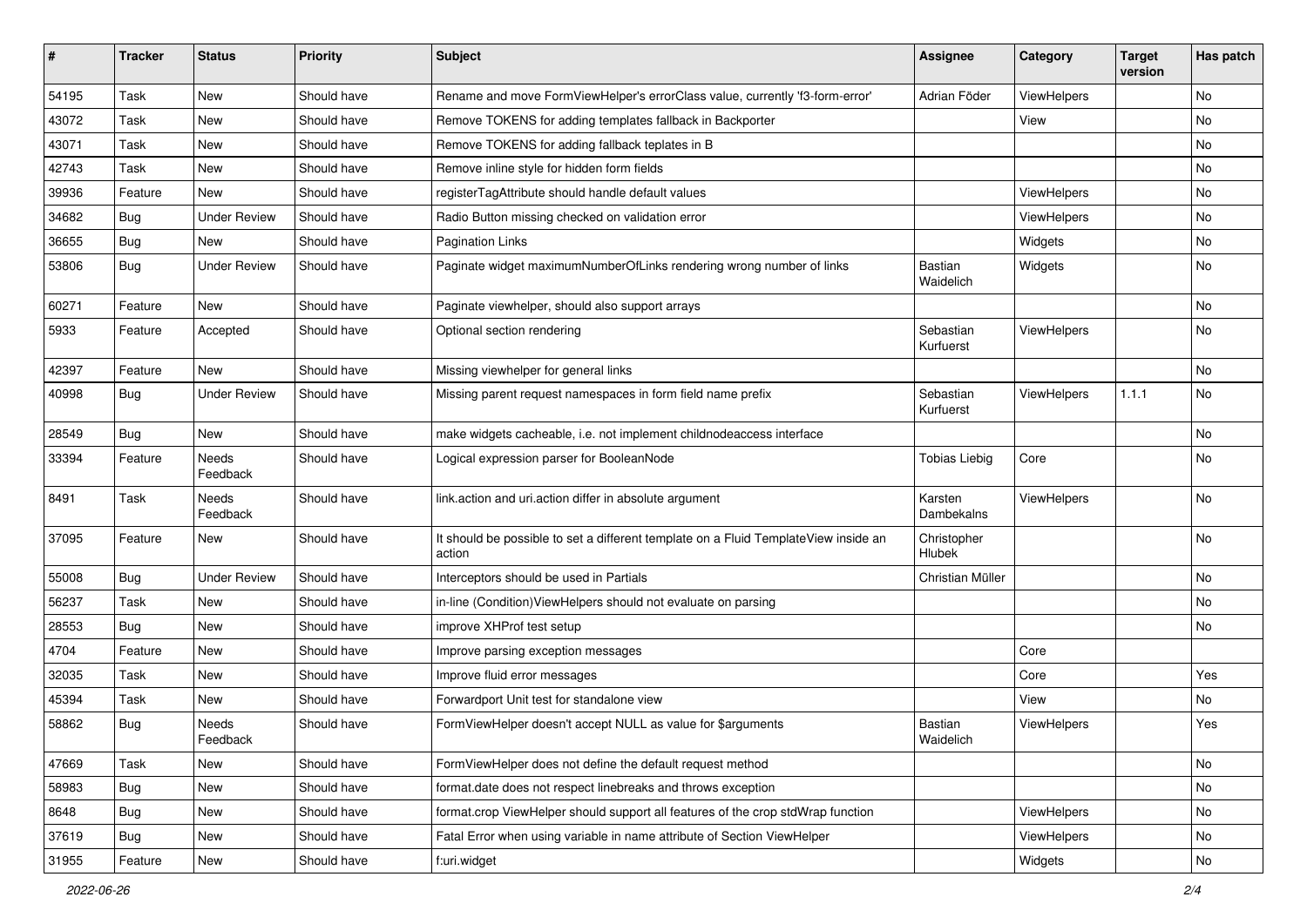| #     | <b>Tracker</b> | <b>Status</b>            | <b>Priority</b> | <b>Subject</b>                                                                                              | Assignee                    | Category           | <b>Target</b><br>version | Has patch |
|-------|----------------|--------------------------|-----------------|-------------------------------------------------------------------------------------------------------------|-----------------------------|--------------------|--------------------------|-----------|
| 58921 | Bug            | <b>New</b>               | Should have     | f:form.* VHs crash if NOT inside f:form but followed by f:form                                              |                             |                    |                          | No.       |
| 49600 | <b>Bug</b>     | <b>New</b>               | Should have     | f:form tag shown as a HTML on frontend                                                                      |                             | <b>ViewHelpers</b> |                          | No        |
| 45153 | Feature        | <b>New</b>               | Should have     | f:be.menus.actionMenuItem - Detection of the current select option is insufficient                          |                             |                    |                          | No        |
| 52536 | Bug            | <b>Under Review</b>      | Should have     | Errorclass not set if no property-attribute set                                                             |                             |                    |                          |           |
| 13045 | Bug            | New                      | Should have     | Entity decode of strings are different between if-conditions and output of variable                         |                             |                    |                          |           |
| 46289 | <b>Bug</b>     | <b>Needs</b><br>Feedback | Should have     | Enable Escaping Interceptor in XML request format                                                           |                             | View               | 2.0.1                    | No        |
| 45345 | Feature        | <b>Needs</b><br>Feedback | Should have     | Easy to use comments for fluid that won't show in output                                                    |                             |                    |                          |           |
| 54284 | <b>Bug</b>     | New                      | Should have     | Default Option for Switch/Case VH                                                                           |                             | <b>ViewHelpers</b> |                          | No        |
| 30937 | <b>Bug</b>     | <b>New</b>               | Should have     | CropViewHelper stringToTruncate can't be supplied so it can't be easily extended                            |                             | <b>ViewHelpers</b> |                          | Yes       |
| 52640 | Feature        | <b>Under Review</b>      | Should have     | Create an UnlessViewHelper as opposite to the IfViewHelper                                                  | Marc Neuhaus                |                    |                          | No        |
| 36662 | Bug            | Needs<br>Feedback        | Should have     | Checked state isn't always correct when property is collection                                              | Kevin Ulrich<br>Moschallski | <b>ViewHelpers</b> | 1.1.1                    | No        |
| 38130 | Feature        | <b>New</b>               | Should have     | Checkboxes and multiple select fields should have an assignable default value                               |                             |                    |                          | No.       |
| 3291  | Feature        | Needs<br>Feedback        | Should have     | Cacheable viewhelpers                                                                                       |                             |                    |                          | No        |
| 9950  | Task           | <b>New</b>               | Should have     | Binding to nested arrays impossible for form-elements                                                       |                             | ViewHelpers        |                          |           |
| 46545 | Feature        | <b>New</b>               | Should have     | Better support for arrays in options of SelectViewHelper                                                    |                             |                    |                          | No        |
| 12863 | <b>Bug</b>     | <b>New</b>               | Should have     | Attributes of a viewhelper can't contain a '-'                                                              | Sebastian<br>Kurfuerst      | Core               |                          | <b>No</b> |
| 36410 | Feature        | <b>New</b>               | Should have     | Allow templates to send arguments back to layout                                                            |                             | ViewHelpers        |                          | No        |
| 43346 | Feature        | <b>Under Review</b>      | Should have     | Allow property mapping configuration via template                                                           | Karsten<br>Dambekalns       | ViewHelpers        | 2.1                      | <b>No</b> |
| 40081 | Feature        | New                      | Should have     | Allow assigned variables as keys in arrays                                                                  |                             |                    |                          | No        |
| 60003 | Feature        | New                      | Should have     | Add required-Attribute to f:form.password                                                                   |                             | <b>ViewHelpers</b> |                          | No        |
| 46257 | Feature        | <b>Under Review</b>      | Should have     | Add escape sequence support for Fluid                                                                       |                             | Core               |                          | No        |
| 28552 | <b>Bug</b>     | New                      | Should have     | (v5) write ViewHelper test for compiled run; adjust functional test to do two passes<br>(uncached & cached) |                             |                    |                          | No        |
| 28550 | Bug            | New                      | Should have     | (v4) make widgets cacheable, i.e. not implement childnodeaccess interface                                   |                             |                    |                          | No        |
| 28554 | <b>Bug</b>     | New                      | Should have     | (v4) implement feature flag to disable caching                                                              |                             |                    |                          | No        |
| 28551 | Bug            | Accepted                 | Should have     | (v4) backport VHTest                                                                                        | Sebastian<br>Kurfuerst      |                    |                          | No        |
| 33551 | Bug            | <b>New</b>               | Must have       | View helper values break out of a partial scope                                                             | Sebastian<br>Kurfuerst      | Core               |                          | No        |